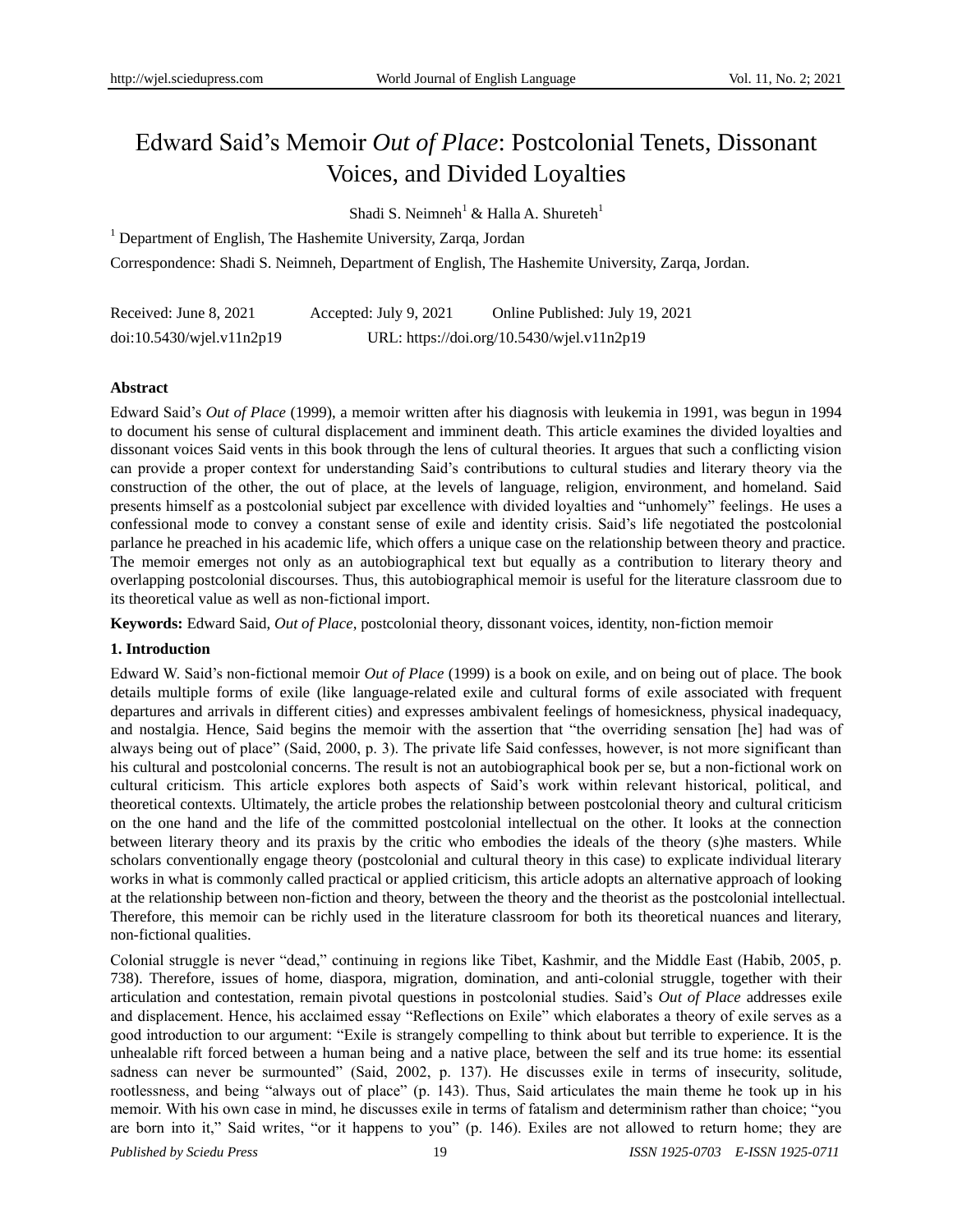banished and forced to be outsiders, but they keep juxtaposing two worlds against each other. Said explains: "Thus both the new and the old environments are vivid, actual, occurring together contrapuntally" (p.148). So, exiles are cut off from their past lives yet constantly remember a traumatic past. In the case of Palestinians, Said articulates the irony of being exiled at the hands of historic exiles (2002, p. 141), i.e. the Jews. In line with the psychological theories on loss, difficult separation, and mourning, Said argues that "Exile is predicated on the existence of, love for, and bond with, one's native place; what is true of all exile is not that home and love of home are lost, but that loss is inherent in the very existence of both" (p. 148). Importantly, Said discusses exile with relation to double vision and contrapuntality: "Most people are principally aware of one culture, one setting, one home; exiles are aware of at least two, and this plurality of vision gives rise to an awareness of simultaneous dimensions, an awareness that – to borrow a phrase from music – is *contrapuntal*<sup>31</sup> (p. 148; emphasis original). By reading Said's memoir as a story of loss of homeland and exile, this article interrogates the text's postcolonial relevance and sheds light on the interrelationship between the postcolonial intellectual and postcolonial tenets. Said's memoir embodies his thoughts on exile, and his conception of plural visions, double articulations, and divided loyalties. The memoir epitomizes Said's contrapuntal stance on cultural affiliations and identity politics.

Said's memoir had its root trigger agent in a fatal diagnosis he received in 1991 that he had lymphatic blood cancer. He began to work on it in 1994 when he began medical treatment (chemotherapy) and realized that he entered the last phase of his life. Writing the memoir corresponded to the developing phases of his illness and drew heavily on his memory of time and place. In the Preface, Said says: "Several years ago, I received what seemed to be a fatal medical diagnosis, and it therefore struck me as important to leave behind a subjective account of the life I lived in the Arab world, where I was born and spent my formative years, and in the United States, where I went to school, college, and university‖ (2000, p. xi). It is ironic that his phone call to his wife in America while he was in London joining a conference for Palestinian intellectuals and activists to support the right to self-determination revealed that the results of his blood analysis require attention by a blood specialist. Hence, his attempts to attach himself to his Palestinian roots were encountered by his need to memorialize his past life and dig for the buried self in order to leave a document about his life prior to the year of 1951 when he left Cairo to America and spent about the rest of his life in American cities. While he felt exiled in New York where he mainly lived and taught, he was not able (for political reasons) to visit the Cairo of his childhood for many years until 1998, nor could he visit the Jerusalem of his early childhood because the Palestine he knew was replaced by Israel. Said's personal life arguably shaped his postcolonial thought and his contrapuntal intellectual vision expressed in this memoir and in his other writings.

Throughout his life, Said lived this state of conflict of being torn between dissonant languages, cities, religions, and cultures. He felt that his identity was one in a state of transience, and that he was out of place, a fact evidenced by his constant need to travel. He never felt fully at home in America or related to the vague, difficult past of his childhood. Exile, insecurity, and identity problems form the cultural crux of the memoir. In his words, "Being myself meant not only never being quite right, but also never feeling at ease, always expecting to be interrupted or corrected, to have my privacy invaded and my unsure person set upon" (2000, p. 19). Said's personal life essentially negotiated the postcolonial parlance he preached and theorized in his academic life, which offers a unique vision on the relationship between theory and practice. He embodied the intricate relationship between "culture and imperialism," and it is no wonder that he wrote a book with that title. Said's personal (diasporic) life mirrored his cultural criticism, and in particular his postcolonial contributions. Thus, this article reveals Said to be an ideal representative of the diasporic postcolonial intellectual who was born and raised in the East yet whose work and training were mainly Western. While he absorbed the main tenets of Western philosophy, literature, and literary theory, reacted to them in his scholarly work, and taught them, he often tackled them in his counter-discourses and presented them as formative influences to his contrapuntal position. *Out of Place* remains informed by Said's Foucauldian understanding of the interrelationship between knowledge and power and the primacy of discourse as a political tool in imperial politics. Said, as a Palestinian critic, "views his own attempt to understand the cultural work of Orientalism as a site of resistance to the hegemony of Western values and ideals" (Richter, 2007, p. 1761). In fact, Said's memoir proves that he understood his own life in ambivalent terms of involvement in such Western values and a necessary resistance to them.

#### **2. Exile and Diaspora: Theoretical and Historical Contexts**

*Published by Sciedu Press* 20 *ISSN 1925-0703 E-ISSN 1925-0711* There are interrelated theoretical and intellectual models we can use to approach Said's *Out of Place*. The theoretical richness of Said's text confirms its status as a cultural text with manifest postcolonial themes, especially those related to exile, contrapuntality, and ambivalence. While some critics like Anna Bernard have already confirmed that this autobiographical, non-fictional memoir addresses "the same commitments to Palestinian national identity, indigeneity, and statehood" that he advocated elsewhere (2013, p. 43), the intricate web of intertextual relations and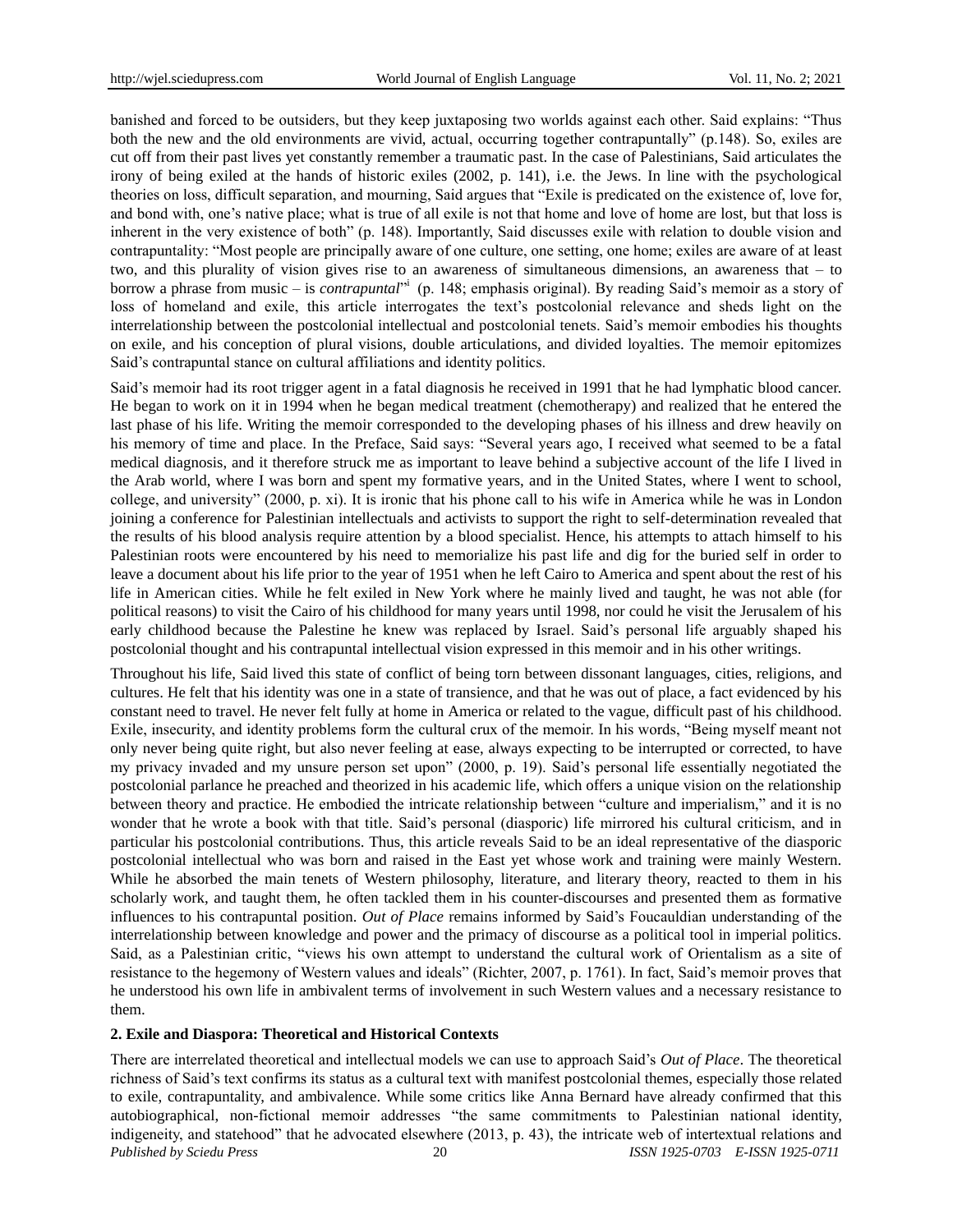allusions the memoir consciously or unconsciously forms still needs contextualization for the insights they yield to the literature classroom. The memoir is relevant, it is argued, by virtue of its status as a postcolonial treatise as well as a non-fictional narrative. Said's assertion in *Orientalism* that he always viewed himself as an oriental subject works here as both texts depict his bipolar cultural vision. Said contends:

Much of the personal investment in this study derives from my awareness of being an 'Oriental' as a child growing up in two British colonies. All my education, in those colonies (Palestine and Egypt) and in the United States, has been Western and yet that deep early awareness has persisted. In many ways, my study of Orientalism has been an attempt to inventory the traces upon me, the Oriental subject, of the culture whose domination has been so powerful a factor in the life of all Orientals. (1979, p. 25)

The memoir reworks the radical dichotomies between the East and the West in Said's *Orientalism*, and in particular his introduction in which he claimed that the West has defined itself as the antithesis of the East and its "cultural contestant, and one of its deepest and most recurring images of the Other" (Said, 1979, p. 1). The Orient is the other of Europe for Said, and this relation of opposition is further illustrated when he argues that the Orient has helped "define Europe (or the West) as its contrasting image, idea, personality, experience" (pp. 1-2). Hence, European culture "gained in strength and identity by setting itself off against the Orient as a sort of surrogate and underground self" (p. 3). The assumed "ontological and epistemological" (p. 2) differences become the ground for moral and metaphysical differences between the two worlds that Said lived in, the East of his childhood and the West of his mature life and professional career, the Orient and the Occident. One of Said's books written before *Out of Place* and whose writing probably overlapped with the early stages of writing this book is *Culture and Imperialism* (1993). In this book, Said confirms the main theme taken up in this memoir. He asserts that living on both sides of the imperial divide between the Arab culture of his childhood and the Western culture of his education sharpened his feelings of being an exile. He dubs *Culture and Imperialism* as an "exile's book":

I have felt that I belonged to both worlds, without being completely *of* either one or the other. During my lifetime, however, the parts of the Arab world that I was most attached to either have been changed utterly by civil upheavals and war, or have simply ceased to exist. (1993, pp. xxvi-xxvii)

Said's life, hence, can be viewed as an attempt to mediate between both worlds. This contrapuntal vision of a cultural schism between the East and the West helped in the formation of the contradictions and ambivalences that color Said's memoir. Within the same context of a binary cultural vision, a similar point can be traced in Abdul JanMohamed's discussion of the "manichean allegory" as the central trope of the colonialist discourse (1985, p. 61) whereby racial differences acquire imposed meanings. This allegory is defined in oppositional terms as "a field of diverse yet interchangeable opposition between white and black, good and evil, superiority and inferiority, civilization and savagery, intelligence and emotion, rationality and sensuality, self and Other, subject and object" (p. 63). The divide Said constructs between the East of his infancy and early life versus the West of his education and professional life remains a colonial one governed by relations of dominance and dependence. Viewed literally or metaphorically, Said's life was an embodiment of this "Manichaeism," growing up as a Christian child among the Muslim majority in Palestine and Egypt. Living at the borderland of two religions, Said experienced another level of dualism.

As Abdul JanMohamed (1985) contends, "The dominant model of power-and interest-relations in all colonial societies is the manichean opposition between the putative superiority of the European and the supposed inferiority of the native" (p. 63). Said's colonial education enhanced his feelings of difference and inferiority, and the two worlds Said depicted where essentially irreconcilable, and so they remain today. When Said went to a school for American children in Cairo in 1946, he had feelings that he did not belong there as an American citizen and that his presence there was just a consequence of his father's citizenship as an American businessman. Neither in his dress nor in his meals did he feel he was an American, which increased his "doubt and shame that [he], an American child, ate a different food, which no one ever asked to taste, nor asked [him] to explain" (Said, 2000, p. 81). The American children are described as "totally unfamiliar, loud, unself-conscious American children in gaily colored shirts, skirts, and shorts" (p. 80), yet Said had to pretend he had an American name while concealing his "perfect command of what was [his] mother tongue in order to fit in better with the inane formulas given out to American youngsters" (Said, 2000, p. 82). The English preparatory school, Gezira, also intensified his feelings that he was not an English man. In the American school, he experienced the tension between his American citizenship and his Arab identity that endowed him with shyness and discomfort. He felt the huge gap between the Egyptian local environment and the American one. His school years not only made him feel alienated, but also out of place in both worlds. His schooling in English colonial schools and American ones was one reason behind his "already uncertain sense of self" (p. 83) as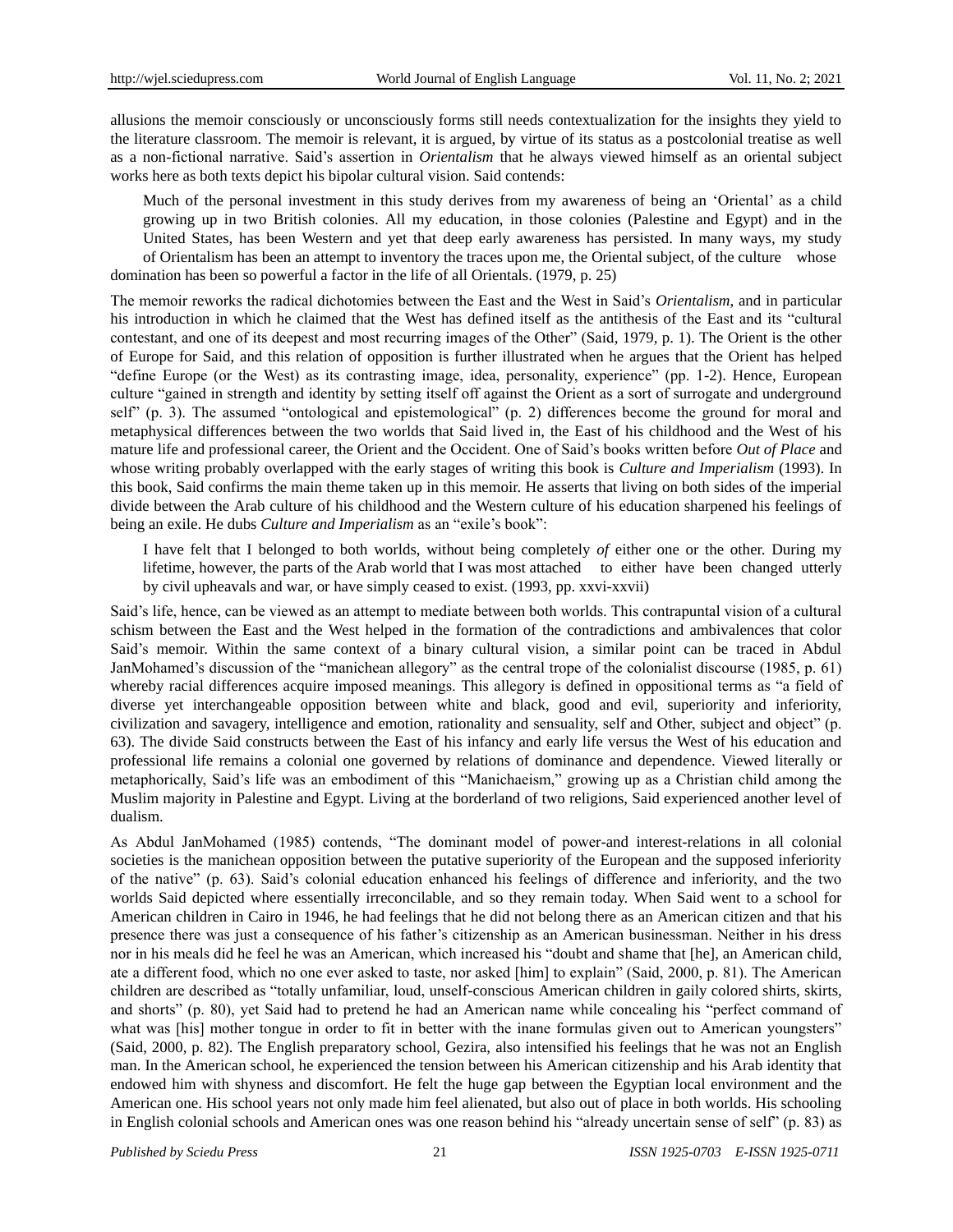an Arab boy in such schools.

In 1897, W. E. B. Du Bois—the African American historian and sociologist—published an article in *The Atlantic* magazine on the strivings of the "Negro" people, which later became an essential chapter of his book *The Souls of Black Folk* entitled "Of Our Spiritual Strivings," where he articulated the problematics of conflicted identity African Americans have experienced in America, in a history of oppression and discrimination. He labelled this sensation as "double consciousness" and defined it in terms of "contempt and pity" and "warring ideals" between his "Negro" blood and his Americanism (1903, pp. 2-3). Du Bois pinpoints the difficulties of assimilation in white America versus maintaining the cultural integrity of the black identity. This cultural model is a universal one applying to the darker races in the political thought of Du Bois as manifested in his other writings. It is also handy for other contexts whereby the marginalized encounter dominant cultures. Said constantly had the "double consciousness" of multiple identities and complicated colonial history. His identity as an Arab with Palestinian roots was incongruent with the colonial education he received and the American lifestyle he led, and he lived on the borderline between conflicting cultures and identities, a zone described as the "out of place." In his words, the overriding sensation he had "was of always being out of place. Thus it took me about fifty years to become accustomed to, or, more exactly, to feel less uncomfortable with, 'Edward,' a foolishly English name yoked forcibly to the unmistakably Arabic family name Said" (2000, p. 3). Said's difficult yet persistent awareness of the Arab and Western parts of his identity made him experience a state of "double consciousness" of the sort Du Bois articulated.

In her semi-autobiographical book *Borderlands/La Frontera: The New Mestiza* (1987), Gloria Anzaldúa adopts a unique style of mixing prose and poetry to discuss the experience of being in the margins or living in a state of transition between cultures and languages without being able to feel at ease or claim a single language/culture. This life on the border, on the frontier between languages and cultures, is one in the shadows. Anzaldúa brings in her personal life as a woman of color and lesbian to explore the position of the new "mestiza" as a woman of mixed race with Latin/Native American and European roots. Borderline spaces between Mexico and America are hybrid ones and part of both worlds. For Anzaldúa, a borderland is "a vague and undetermined place created by the emotional residence of an unnatural boundary. It is in a constant state of transition. The prohibited and forbidden are its inhabitants" (p. 3). Despite differences in the immediate context, gender variables, and historical variations, Said also experienced this "borderline/borderland" feeling at mental and intellectual levels and not only with respect to spatial dislocation. Anzaldúa continues that a border culture is a "shock culture" (p. 33) found when two worlds merge: ―Tension grips the inhabitants of the borderlands like a virus. Ambivalence and unrest reside there and death is no stranger" (p. 4). In line with Said's preoccupation with exile in *Out of Place*, Anzaldúa writes: "As a *mestiza* I have no country, my homeland casts me out" (p. 80). Arguably, Said felt more nostalgic for a homeland, especially late in his life. Despite his complicated family history and the nature of his father's business outside Palestine, he felt he was cast out of his homeland due to colonial policies and subsequent Zionist plans. For example, Said mentions in the Preface that a visit to Jerusalem in 1998 after completing the manuscript of the memoir made him discover "anew that what had been a network of towns and villages in which all members of my extended family had once lived was now a series of Israeli locales—Jerusalem, Haifa, Tiberias, Nazareth, and Acre—where the Palestinian minority lives under Israeli sovereignty" (2000, p. xii). So, although he lived on the borderline between the East and the West (emotionally, intellectually, and figuratively if not literally), Said felt he had no "home."

Another significant intervention comes from Homi Bhabha who discusses cultural encounters in terms of negotiation and the hybrid zone. Bhabha deconstructs notions like "cultural purity" and "stereotype" and favors, instead, "ambivalence" and "mimicry" to allow for the emergence of a hybrid identity in the productive space of cultural enunciation: "It is in the emergence of the interstices—the overlap and displacement of domains of difference—that the intersubjective and collective experiences of *nationness*, community interest, or cultural value are negotiated" (1994, p. 2; emphasis original). Personal and cultural identity undergoes a process of transformation as a result of migration, travel, and cultural contact: "it is the space of intervention emerging in the cultural interstices that introduces creative invention into existence…there is a return to the performance of identity as iteration, the re-creation of the self in the world of travel, the resettlement of the border-line community of migration" (p. 12). Bhabha's theory on the hybrid third space, like Anzaldúa's borderland model, helps us understand the cultural position of Said as articulated in his memoir, that of being trapped between different locations, antagonistic cultures, and diverse linguistic affiliations. However, since Said related the beginning of this memoir to the onset of his disease, his nostalgic feelings for a homeland, and his growing feelings of being an outsider, his position with relation to hybridity as a fruitful force of cultural enunciation should be problematized. He did produce culturally, but the memoir is pessimistic and communicates a sense of a "difficult" hybridity.

*Published by Sciedu Press* 22 *ISSN 1925-0703 E-ISSN 1925-0711* Anxiety, moodiness, and feelings of banishment characterized Said's reactions to an inevitable life of travel. His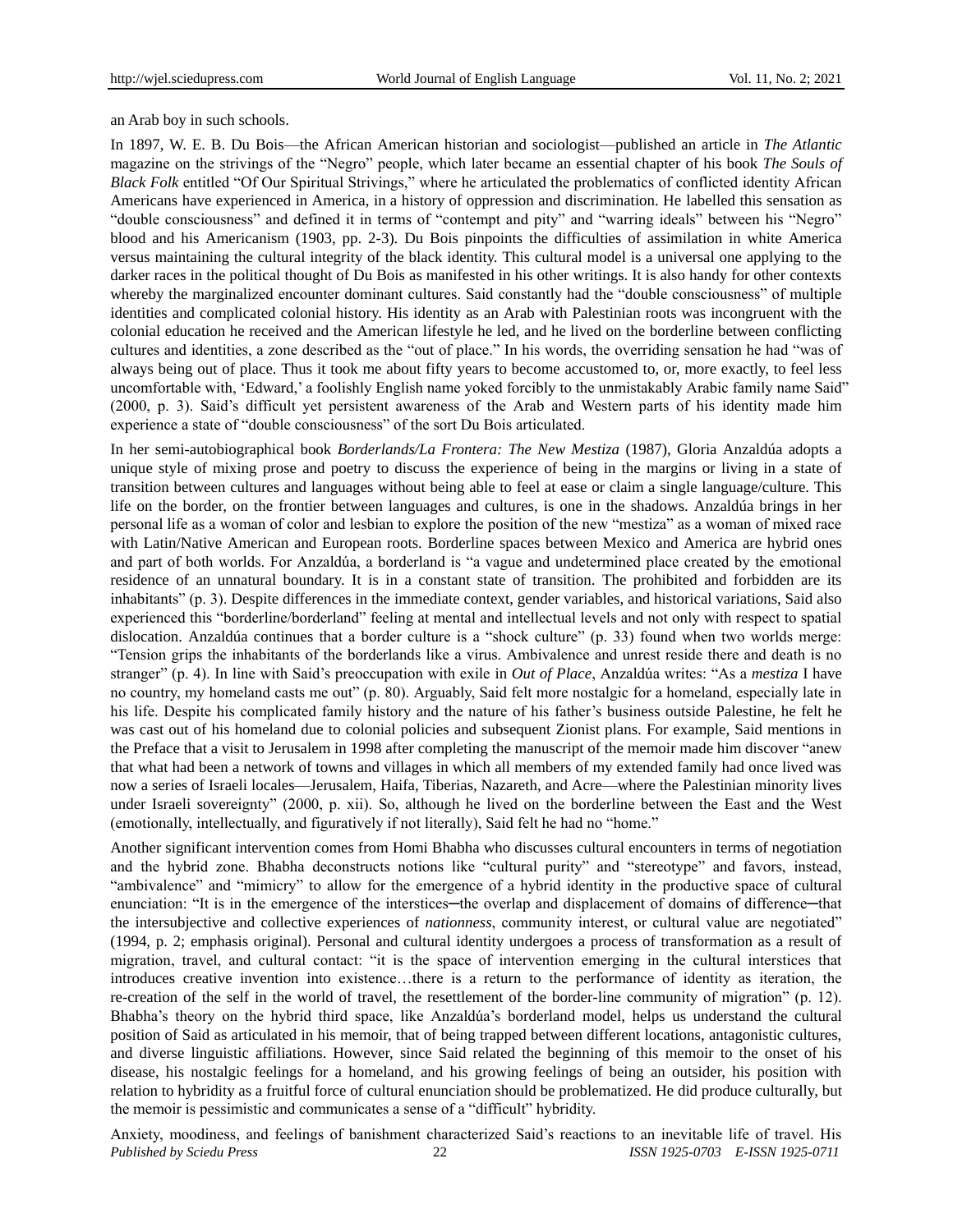feeling of being displaced contributed to a lack of solid identity. Instead, Said repeatedly experienced himself as "a cluster of flowing currents" (2000, p. 295) always in motion and without a sense of harmony. It is no wonder that he ends this memoir with this bleak statement: "With so many dissonances in my life I have learned actually to prefer being not quite right and out of place" (p. 295). Evoking Bhabha's engagement with "mimicry" and the ambivalence of colonial discourse in *The Location of Culture*, the "almost the same, but not quite" logic, Said articulates his sense of being a stranger, neither quite American nor simply an Arab. For Bhabha, the articulation of cultural differences produces identity in-between different positions related to class, race, and gender. The in-between spaces "provide the terrain for elaborating strategies of selfhood—singular or communal—that initiate new signs of identity, and innovative sites of collaboration, and contestation, in the act of defining the idea of society itself" (1994, p. 2). However, this new identity that emerges in the third space out of cultural negotiation was conflictual and unhomely for Said. A sense of fear and uprootedness always accompanied Said despite his personality traits and rich lifestyle. Against the model of positive hybridity, Bhabha discusses unhomeliness in terms of displacement where "the borders between home and world become confused; and, uncannily, the private and the public become part of each other, forcing upon us a vision that is as divided as it is disorienting" (1994, p. 13). Bhabha continues that with unhomeliness the private and the political become intertwined: "The unhomely moment relates the traumatic ambivalences of a personal, psychic history to the wider disjunctions of political existence" (p. 15). Unhomeliness for Bhabha is "the condition of extra-territorial and cross-cultural initiations" (p. 13). On the other hand, those ―initiations‖ were tragic or unfortunate in the case of Said who says that the discrepancy between his private and public lives was unsurmountable:

So beginning in America I resolved to live as if I were a simple, transparent soul and to speak about my family or origins except as required, and then very sparingly. To become, in other words, like the others, as anonymous as possible. The split between "Edward" (or, as I was soon to become, "Said"), my public, outer self, and the loose, irresponsible fantasy-ridden churning metamorphoses of my private, inner life was very marked. Later the eruptions from my inner self grew not only more frequent but also less possible to control. (2000, p. 137)

Bhabha has described the unhomely as a "paradigmatic" (post)colonial condition (1994, p. 13). Unhomeliness, rather than hybridity, might better characterize Said's sense of linguistic instability and his multiple yet difficult religious, cultural, and national self-contradictions: "I have retained this unsettled sense of many identities—mostly in conflict with each other—all my life, together with an acute sense of memory of the despairing feeling that I wish we could have been all-Arab, or all-European and American, or all-Orthodox Christians, or all-Muslim, or all-Egyptian, and so on" (2000, p. 5). His in-between life was characterized by different levels of displacement: "To me, nothing more painful and paradoxically sought after characterizes my life than the many displacements from countries, cities, abodes, languages, environments that have kept me in motion all these years" (2000, p. 217). Thinking about his habit of overpacking when traveling, he concludes that he had "a secret but ineradicable fear of not returning" (p. 217). To draw on the work of Bhabha again, Said felt "unhomed" in America. "To be unhomed" for Bhabha, "is not to be homeless, nor can the ‗unhomely' be easily accommodated in that division of social life into private and public spheres" (1994, p. 13). Even in Cairo, the city which he loved the most, Said did not feel exactly at home (2000, p. 43). Constant travel confirmed his sense of exile, of being out of place. A life between Egypt, Lebanon, and America in his youth and adult years as well as distant memories of infancy in Palestine was an indication of a temporary life and an attempt to belong to a place or be attached to one although that was impossible, just like the multiple identities Said absorbed as Arab, Christian, and American.

In fact, the memoir is an effort at cultural resistance, an act of writing back to the imperial West. The terms Said uses to describe his contested cultural position evade the potentially positive conception of hybridity and weigh more towards the zone of enforced exile and "unhomeliness." His visits to the Arab world in his mature life only confirmed his separation from the world of his childhood, and his subsequent sense of exile. Said's argument in *Culture and Imperialism* is that Western culture mainly supported the underlying assumptions of Western imperialism. The literary/cultural factor was as important as the political and economic motives of imperialism. As a reaction to this imperial concern with narrative and discourse, Said contends: "nations themselves are narrations. The power to narrate, or to block other narratives from forming and emerging, is very important to culture and imperialism, and constitutes one of the main connections between them" (1993, p. xiii). Said invokes Bhabha's logic on nations as narrations to foreground a cultural discourse of resistance. *Out of Place* is Said's story not only of a personal life of an exiled academic but also the story of a lost nation that Said identified more with in times of sickness and old age. His act of writing this "postcolonial" memoir is a defiant act against silence. The memoir is the discourse of the subaltern written from the imperial center and in the dominant language of the colonizer, which gives the book the potential status of a "minor literature" that "subverts" Western culture from within and in its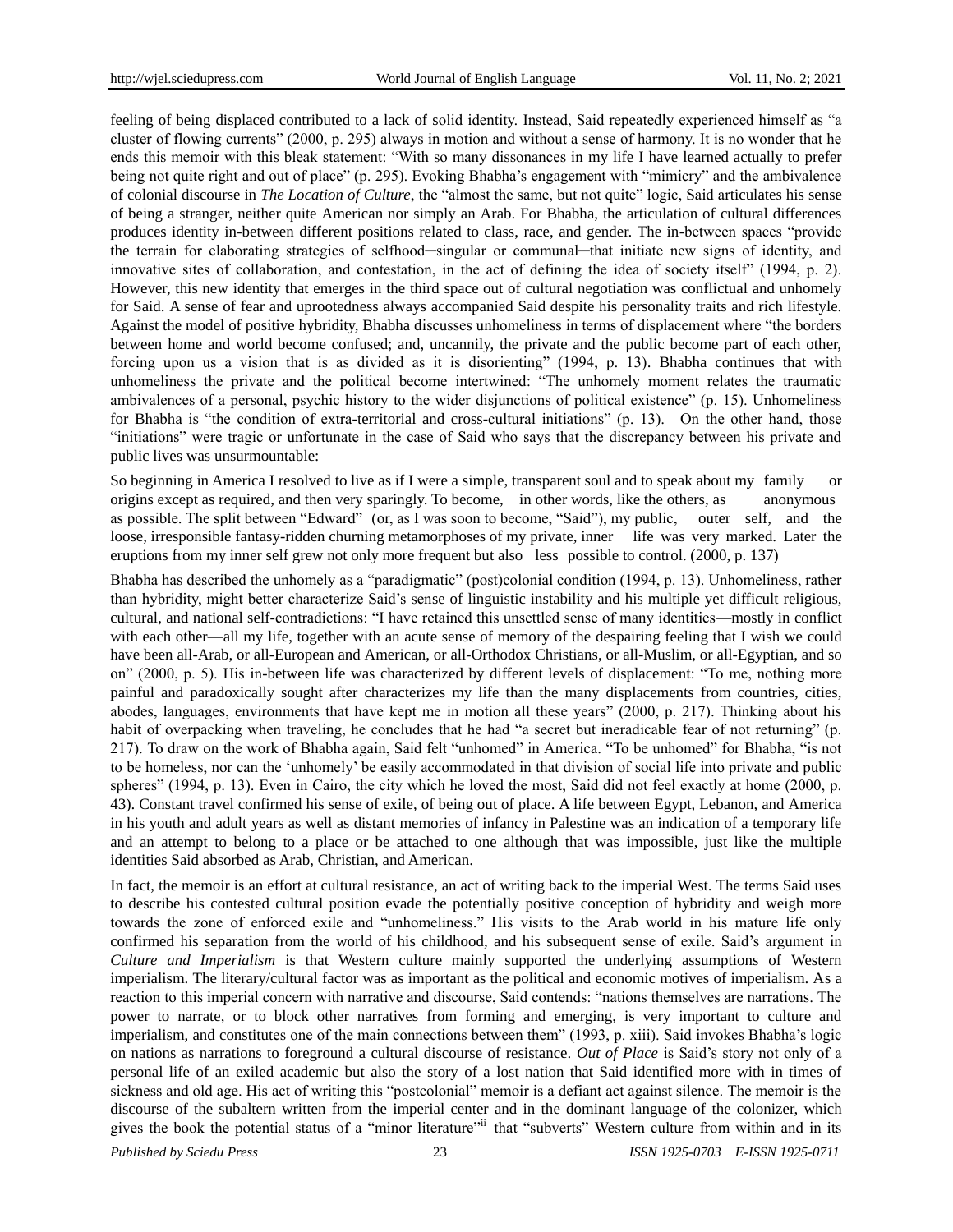major language (English). In the words of Deleuze and Guattari, a minor literature is not written in a minor language; rather, it is "that which a minority constructs within a major language" (1986, p. 16). African-American literature written in English "deterritorializes" this language just as other minorities like people from Arab or Mexican descent can use English for "minor uses" (Deleuze and Guattari, 1986, p. 17) in different parts of the world. Deleuze and Guattari's argument becomes one for subaltern groups of minorities living in diaspora:

How many people today live in a language that is not their own? Or no longer, or not yet even know their own and know poorly the major language that they are forced to serve? This is the problem of immigrants, and especially of their children, the problem of minorities, the problem of a minor literature, but also a problem for all of us: how to tear a minor literature away from its own language, allowing it to challenge language and make it follow a sober revolutionary path? (1986, p. 19)

Although Said mastered English, he felt it was not his own, and he was often confused between English and Arabic as to which was his mother tongue. His colonial education forced him to use the master's language. Said describes his Victoria College life in Cairo as a replication of a declining British imperialism over Arab culture and Arabic language: "Being and speaking Arabic were delinquent activities at VC, and accordingly we were never given proper instruction in our own language, history, culture, and geography. We were tested as if we were English boys, trailing behind an ill-defined and always out-of-reach goal from class to class, year to year, with our parents worrying along with us" (2000, p. 186). A member of the "inferior" minority of Christian Arabs in colonial Egypt, Said practiced the language of his colonial "masters" rather than the Arabic of his roots. His parents encouraged him to speak English and grow up as an American citizen, but that never made him feel fully American or English.

In his Introduction to the Arabic edition of the memoir, Said articulates the language differences between Arabic and English as establishing acute tension between two antagonistic worlds: the Arab world to which his family belongs and the history and environment of his early self as opposed to the colonial world of his education and professional writing career and acquired tastes, between what he was and what he became. This conflict between his Arab identity and American identity was a source of discomfort and dissonance. Said lived not only out of place but also out of language. He maintains:

I have never known what language I spoke first, Arabic or English, or which one was really mine beyond any doubt. What I do know, however, is that the two have always been together in my life, one resonating the other, sometimes ironically, sometimes nostalgically, most often each correcting, and commenting on, the other. (2000, p. 4)

The memoir was written in English as a language Said mastered, and it was translated into Arabic in 2000 about a year after its original publication in English, but Said's relationship with English was an ambivalent one. English was the language of the two main colonial empires that impacted Said's life: Britain and America. On the other hand, Said never lost touch with Arabic, speaking it during his travels to the Arab world and listening to it in use. In this memoir, he earnestly tries to use this autobiographical genre to culturally negotiate his life. In the words of Doaa Embabi, and being caught between languages and cultures, Said "engages in cultural translation of himself" (2017, p. 150). It is no wonder, hence, that his early life consisted of thinking and articulating in one language while simultaneously conjuring equivalents in another.

Victoria College, which Said attended between the age of fourteen and sixteen before he left Cairo for America, was an English school where he felt different and unknown. The traditional British colonial nature of the school made it impose the English language on its students while erasing Arabic language and culture. This augmented Said's identity crisis later in his mature life, for as Anzaldúa contends "ethnic identity is twin skin to linguistic identity" (1987, p. 81). Besides, Victoria College enhanced Said's knowledge of French and English yet suppressed his Arabic. As Said puts it, "Being and speaking Arabic were delinquent activities at VC, and accordingly we were never given proper instruction in our own language, history, culture, and geography‖ (2000, p. 186). The school was a symbol for the declining colonial power of the British Empire. Although he mastered English, the growing up Said felt it was the language of "the hated British" (p. 198). He articulates this conflict of being a polyglot (speaking Arabic, English, and French) and how he would use a language while the corresponding vocabularies of other languages would rush to his mind: "While speaking English, I hear and often articulate the Arabic or French equivalent, and while speaking Arabic I reach out for French and English analogues, strapping them onto my words like luggage on an overhead rack, there but somehow inert and encumbering" (p. 198). However, the colonial British background would suppress his Arabic language as a forbidden, inferior language. Said reiterates his alienation from Arabic language and culture due to his colonial education and exilic life. "The basic split in my life," he asserts, "was the one between Arabic, my native language, and English, the language of my education and subsequent expression as a scholar and teacher, and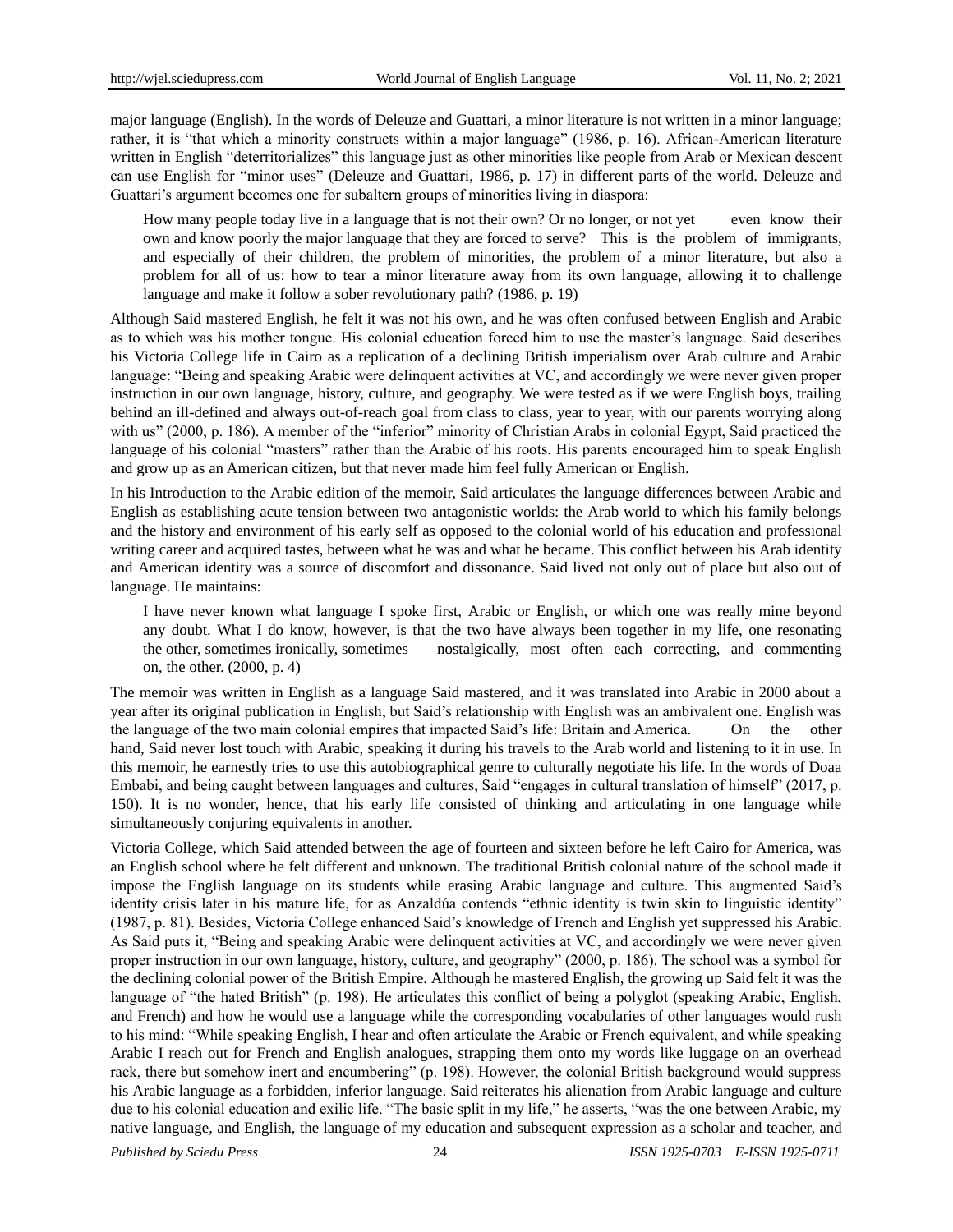so trying to produce a narrative of one in the language of the other–to say nothing of the numerous ways in which the languages were mixed up for me and crossed over from one realm to the other—has been a complicated task" (2000, pp. xiii-xiv). He found it difficult to communicate in English the rich associations and nuances of Arabic. The two languages mirroring each other in Said's mind are an instance of double consciousness. In fact, the act of writing this memoir in English was a constant reminder for Said of the Arab world which years have suppressed from his life and the Arabic language directly related to his life in Palestine, Egypt, and Lebanon.

If *Out of Place* is theoretically relevant to postcolonial discourse and minority studies, it is because it is an attempt to situate Said as a postcolonial diasporic intellectual. Feminist critic Gayatri Spivak once voiced the difficult position of the postcolonial diasporic critic in terms that can be applicable to Said. In an interview in 1987, Spivak claimed: ―The space I occupy might be explained by my history. It is a position into which I have been written. I am not privileging it, but I do want to use it. I can't fully construct a position that is different from the one I am in" (1990, p. 68). Spivak here vents the inseparability between the personal life of the postcolonial diasporic critic and history. As with exile, this position is not a matter of choice. It is an imposed one by cultural, political, and historical variables beyond the critic's private life. Like Spivak, Said could not present an alternative vision other than that of double articulations, dissonant voices, and divided loyalties. This analogy with Spivak helps us understand the space of the postcolonial critic who used that very position in his/her postcolonial approach. Hence, it is difficult to discuss the life or work of Said without thinking about matters of cultural and linguistic dislocation or the borderline experiences of cultural conflations.

Functioning as a character and a narrator in *Out of Place*, Said remembers the Palestine of his childhood (which now became Israel with new occupants in its land and homes). This political context is necessary for understanding the memoir. Said mentions such a fragmented, doubtful background in the turbulent Arab world and belligerent Europe: ―I found myself telling the story of my life against the background of World War II, the loss of Palestine and the establishment of Israel, the end of the Egyptian monarchy, the Nasser years, the 1967 War, the emergence of the Palestinian movement, the Lebanese Civil War, and the Oslo peace process" (2000, p. xiii). The private life of Said corresponded to the tragic story of his nation, which gives the memoir an allegorical dimension of the sort we often encounter in "third-world" literature. According to Fredric Jameson (1986), many third-world intellectuals have been obsessively occupied with "the national situation" in the third world (p. 65). Jameson defines this third world as countries which have gone through "the experience of colonialism and imperialism" (1986, p. 87). He makes the generalization that third-world cultural productions are essentially allegorical and can be read as "national allegories" erasing the split between the private and the public, the personal and the political. For Jameson, "*the story of the private individual destiny is always an allegory of the embattled situation of the public third-world culture and society*" (p. 69; emphasis original). Said's memoir, non-fictional as it is, remains a cultural production by an intellectual with Middle Eastern roots, and Said suffered from the experience of "colonialism and imperialism" as Jameson describes it, even if he had a problematic relationship to the colonial Western culture since he held American citizenship through his father and lived most of his adult life there. Said's autobiographical memoir can be allegorically read as a national story of loss; it is more than a private story of a difficult childhood or a sustained feeling of exile. The postcolonial subtext is fused with the personal story of a life divided across the imperial divide.

The memoir is written against the British Mandate in Palestine and the fall of many parts of Palestine in 1948 in the hands of the Zionist Haganah groups, especially in the western parts of Jerusalem in which he was born. At the age of twelve, Said left Palestine and moved in 1947 to Cairo. Although he did not personally witness the events of the Nakba, he describes how the English suddenly left Palestine in 1948 to Zionist groups. The family dealt with that loss in a hesitant shy way, trying to repress that tragic past from the family history whenever possible. For example, Said mentions how his father usually avoided the Palestine issue at family gatherings although attempts to repress the past were often encountered by the lived reality of dislocation and poverty faced by refugees in Cairo, Beirut, Jordan and elsewhere. Said maintains: "The subject of Palestine was rarely talked about openly, although stray comments by my father suggested the catastrophic collapse of a society and a country's disappearance" (2000, p. 116). The loss of land equally meant the loss of abundance, trees, and financial security. Expressing his surprise at a past event yet a newfound preoccupation, Said says: "It seems inexplicable to me now that having dominated our lives for generations, the Problem of Palestine and its tragic loss, which affected virtually everyone we knew, deeply changing our world, should have been so relatively repressed, undiscussed, or even remarked on by my parents" (p. 117). Through his aunt, Nabeeha, Said was able to see the repercussions of Nakbah on Palestinian refugees in Cairo. His aunt lived in 1948 close to them and helped many poor and sick refugees, which countered his father's attempts to keep Said and his other daughters away from war and political tension. At the level of Said's close family, the topic of Palestine often remained prohibited. In fact, being born in Palestine caused problems to the family, especially in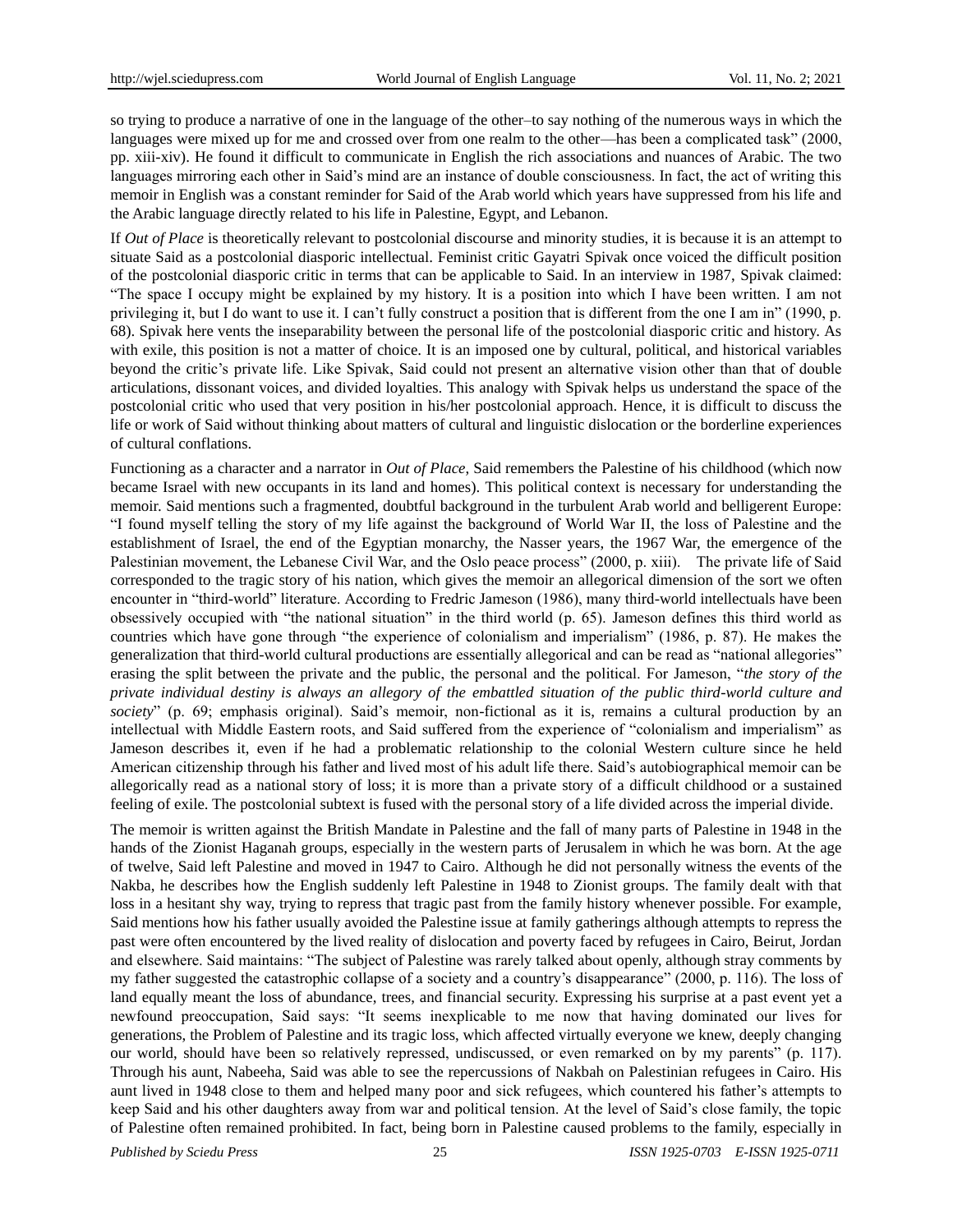the case of Said's mother who did not carry an American citizenship, and had to change her birthplace from Nazareth to Cairo to get a Lebanese citizenship. Ironically, she died of cancer like him and was buried in America during one of her treatment visits. Therefore, the memoir brings to surface what Said's family tried to suppress from his memory, i.e. national politics as embodied in the issue of Palestine.

Said's last year in Palestine, 1947, witnessed the "signs of impending crisis" with Jerusalem being divided into ―zones maintained by British Army and police checkpoints‖ (2000, p. 107). Years after the tragic loss, Said mourns the loss of Jerusalem to European immigrants who "conquered the city and have made it the unique symbol of their sovereignty, with no place for Palestinian life" (p. 111). The British mandate gave way to a Zionist settlement in Palestine. Hence, the memoir can be read from a postcolonial perspective as an act of "bearing witness" to the complexities and traumas contingent on being (an exiled) Palestinian.<sup>iii</sup> Sickness and approaching death made Said more nostalgic to the past of his childhood and made him reflect on his politically fraught academic career. It is difficult to study Said's memoir without reference to national politics and the overriding theme of exile contingent on being trapped between two contrapuntal cultures. Hence, writing this memoir was in part an attempt to counter the effacement of the question of Palestine from his memory after years of successful teaching and research at prestigious academic institutions in the USA and a life in New York. Since the loss of Palestine was a historical reality Said grew up to experience, the act of writing was a nostalgic attempt to restore such a lost world.

Although Said was uncertain about his cultural identity, his physical identity was also at stake. He felt alienated from his domineering father whom he depicts as a strong authoritative father with a massive chest and back (2000, p. 55) in contrast to a timid, neurotic son conscious of his "innumerable physical defects" (p. 55) like shortsightedness, tall figure, big hands, soft abdomen, and humpback. The father's "powerful virility" made Said shrink in anxiety (p. 160). A sense of fear and anxiety ensued due to this physical uncertainty. Enhancing the memoir's psychological import and confessional spirit, Said contends: "my father came to represent a devastating combination of power and authority, rationalistic discipline, and repressed emotions; and all this, I later realized, has impinged on my whole life, with some good, but also some inhibiting and even debilitating effects" (p. 12). He suffered under the discipline his father imposed on him and his parents' expectations. For Said, identity conflict was a mixed feeling with cultural and social roots compounded with bodily issues. He was the object of his father's criticism and his mother's crippling concern for his weak, loose body (his broad chest, his big hands and long fingers, and hunched back). Bodily limitations made him distrust another level of identity, not the interpersonal (social or cultural) but also the bodily. Conscious of his physical limitations, he became the marginalized figure, the insecure evasive Said as the self-effacing intellectual who did not like to watch himself on TV or read what others wrote about him. Hence, his psychic feelings of inferiority and marginalization were augmented by feelings of physical inadequacy and difference. Because he was insecure with his physical identity, Said's exile was twofold: cultural and physical. His increasing illness which the memoir documents, that of blood cancer (leukemia in particular), further marginalizes him. In his final years, Said was being pushed into the realm of ailments and disease. Accordingly, the memoir has elements of the illness narrative as some critics have argued (Neimneh & Obeidat, 2015). Terminal illness was only one factor, among many others, which intensified his sense of cultural dislocation and being out of place.

#### **3. Conclusion**

In Said's childhood, both Palestine and Egypt were British colonies, and Said lived the complications of the Arab-Israeli war of 1948 after the end of the British mandate on Palestine. *Out of Place* reiterates major postcolonial themes Said had already voiced in works such as *Orientalism* and *Culture and Imperialism* or shorter articles—thus interrogating the relationship between the private and the public, the theory and the theorist. Said highlights the incongruity between his Arab second name (Said/Sa'eed) and his Anglicized first name (Edward), and he takes this to be an essential example of identity conflict. A life of contradictions he documents also involved his past life scattered between Palestine, Egypt, Lebanon and America. This contrast between such two worlds was also evident during his school years in Cairo where he felt the split between the colonial world of his English and American schools and the different Arab world outside the enclosed school system. Throughout, the memoir communicates a sense of discrepant attitudes, conflicting feelings, and discordant attachments. Said's depiction of this sense of identity loss, anxiety, and transience makes one think of Du Dois's famous question in *The Souls of Black Folk*: "How does it feel to be a problem?" (1903, p. 1). Likewise, Palestinians felt they were a problem in their exile, seeking official papers and work or travel permits inside or outside Palestine.<sup>iv</sup> Said's memoir was an attempt to depict such a problem, the problem of the postcolonial diasporic intellectual.

Said wrote his memoir after his diagnosis with leukemia to document his continuous sense of displacement which lasted up to his death in 2003. Reading this memoir through a cultural perspective, the article has looked into the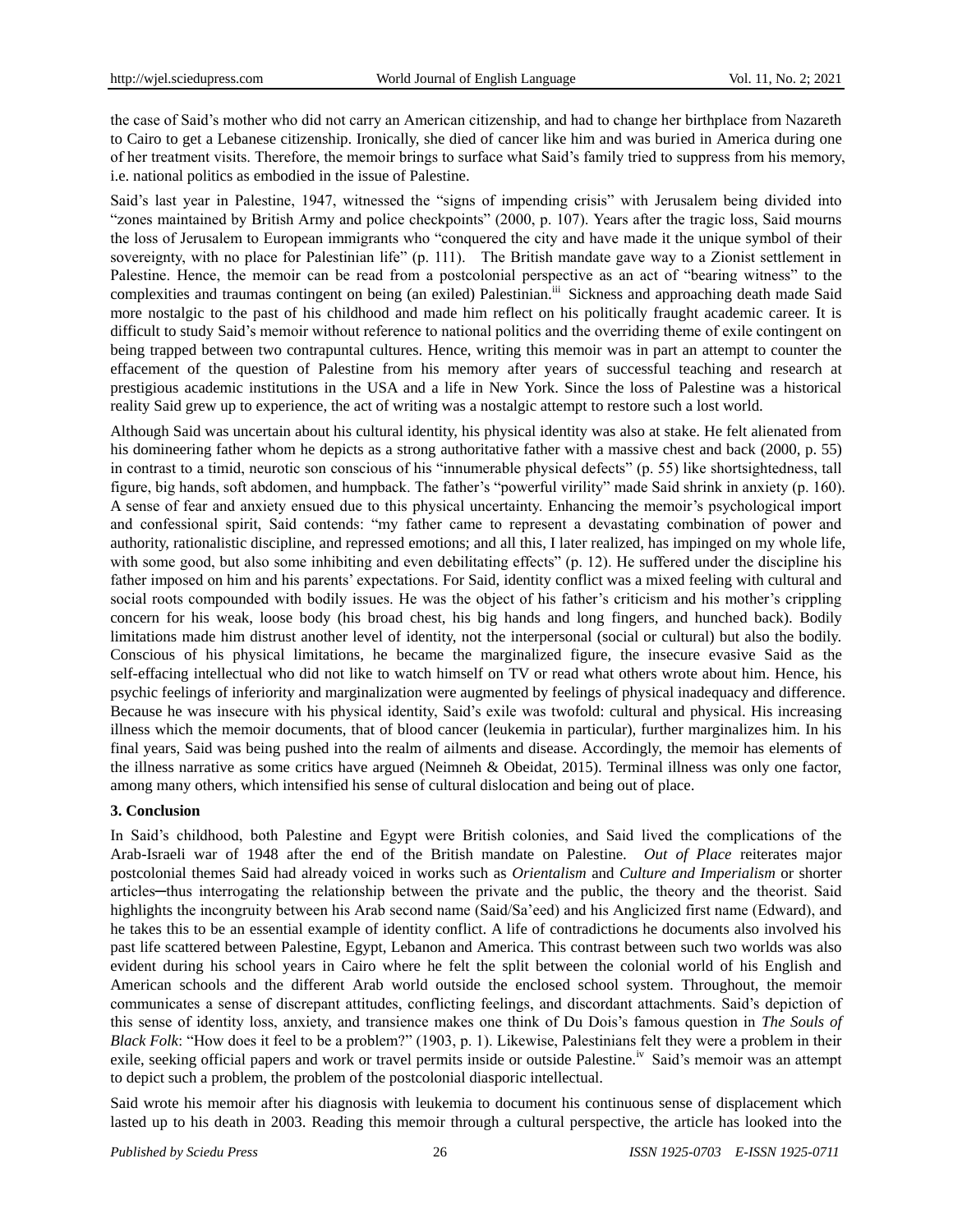divided loyalties and dissonant voices Said expressed in this memoir and elsewhere. Such a conflicting vision provides a proper context for understanding Said's postcolonial contributions to cultural studies and literary theory. Hence, we have investigated the contributions of non-fiction (autobiography/memoir) to postcolonial rhetoric and literary theory via the construction of the other, the out of place, at the levels of language, culture, homeland, history, and residence. Said presented himself as a postcolonial subject with an acute sense of identity crisis. The fact that this self-representation comes from one of the most dominant cultural critics in the twentieth century makes us wonder if the diasporic cultural/postcolonial critic can ever escape their sense of exile and displacement. The article has tackled the relationship between non-fiction and literary theory, focusing on how a cultural critic uses a confessional mode to present himself as a postcolonial subject with divided loyalties and conjures an "unhomely" condition. Said's personal life (a diasporic, unhomely, hybrid one) negotiated the postcolonial parlance he embraced, which in turn establishes a unique vision on the relationship between theory and practice. Said's non-fictional memoir and his cultural/political contributions enrich each other and echo dominant postcolonial precepts. The postcolonial approach, unlike many other approaches, is more directly personal. Based on the significant personal, cultural, and political reflections of the book, Said's *Out of Place* is not simply a memoir; it is hybrid in form also having a cross genre—the borderlands genre—alternating between personal memories, autobiography, politics, history, and cultural theory. Hence, it easily lends itself to the literature classroom, in particular when the intersections between non-fiction and literary theory are involved.

#### **References**

Anzaldúa, G. (1987). *Borderlands/La Frontera: The New Mestiza*. San Francisco: Aunt Lute.

- Bernard, A. (2013). *Rhetorics of Belonging: Nation, Narration, and Israel*/*Palestine*. Liverpool: Liverpool University Press. https://doi.org/10.2307/j.ctt5vjk1v
- Bhabha, H. (1994). *The Location of Culture*. London: Routledge.
- Deleuze, G., & F. Guattari. (1986). *Kafka: Toward a Minor Literature*. (Trans. Dana Polan). Minneapolis: University of Minnesota Press.
- Du Bois, W. E. B. (1903). *The Souls of Black Folk*. New York: Dover.
- Durrant, S. (1999). Bearing Witness to Apartheid: J. M. Coetzee's Inconsolable Works of Morning. *Contemporary Literature*, *40*(3), 430-463. https://doi.org/10.2307/1208885
- Embabi, D. (2017). Translating the Self in Edward Said's *Out of Place*: A Memoir. *Anglica: An International Journal of English Studies*, *26*(1), 149-164. https://doi.org/10.7311/0860-5734.26.1.10
- Habib, M. A. R. (2005). *A History of Literary Criticism from Plato to the Present*. Malden, MA: Blackwell. https://doi.org/10.1002/9780470752142
- Jameson, F. (1986). Third-World Literature in the Era of Multinational Capitalism. *Social Text*, *15,* 65-88. https://doi.org/10.2307/466493
- JanMohamed, A. (1985). The Economy of Manichean Allegory: The Function of Racial Difference in Colonialist Literature. *Cultural Inquiry*, *12*(1), 59-87. https://doi.org/10.1086/448321
- Neimneh, S., & M. Obeidat. (2015). Narrativising Illness: Edward Said's *Out of Place* and the Postcolonial Confessional/Indisposed Self. *Arab World English Journal*, 3rd Special Issue on Literature, 18-28. https://doi.org/10.2139/ssrn.2843951
- Richter, D. (2007). *The Critical Tradition: Classic Texts and Contemporary Trends* (3rd ed.). Boston, MA: Bedford/ St. Martin's.
- Said, E. (1979). *Orientalism*. New York: Vintage.
- Said, E. (1993). *Culture and Imperialism*. New York: Vintage.
- Said, E. (2000). *Out of Place: A Memoir*. New York: Alfred A. Knopf.
- Said, E. (2002). Reflections on Exile. In *Reflections on Exile and Other Essays* (pp. 137-149). Cambridge, MA: Harvard UP.
- Saleh, T. (1966). *Mawsim al hijra ila al shamal* (*Season of Migration to the North*). Beirut: Dar al Jil.
- Spivak, G. (1990). The Post-Colonial Critic. In Sarah Harasym (Ed.), *The Post-Colonial Critic: Interviews, Strategies, Dialogues* (pp. 67-74). New York: Routledge.